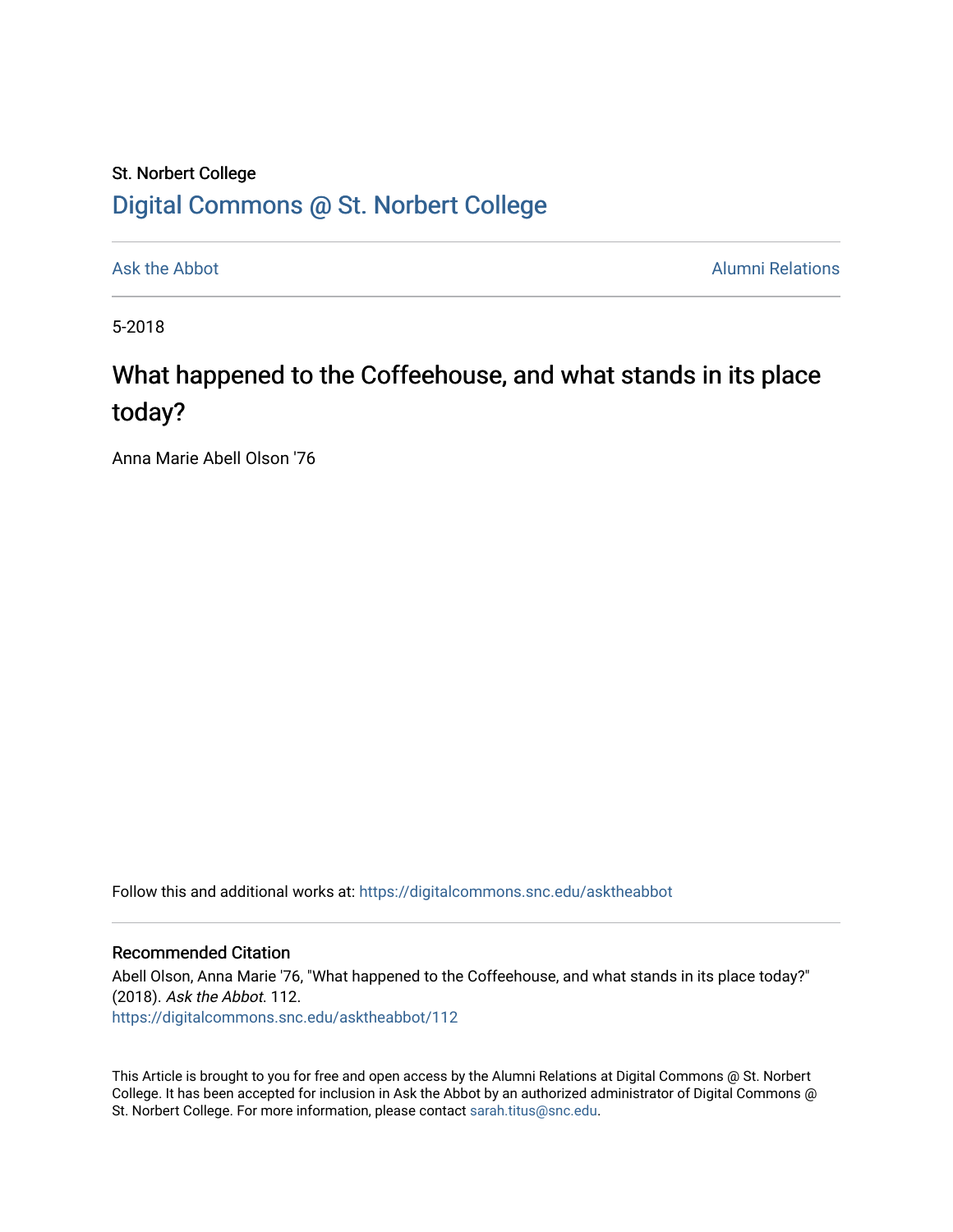

[Academics](https://www.snc.edu/academics) [Admission](https://www.snc.edu/admission) [Campus Life](https://www.snc.edu/campuslife) [Living Norbertine](https://www.snc.edu/livingnorbertine) [Athletics](https://www.snc.edu/athletics) [About](https://www.snc.edu/about)

Q

Giving

to SNC

[Alumni](https://www.snc.edu/alumni/)  $\geq$  [Ask the Abbot](https://www.snc.edu/alumni/abbot/)  $\geq$  May 2018 合

## [Alumni](https://www.snc.edu/alumni/index.html)

[Events & Reunions](https://www.snc.edu/alumni/event/index.html) [Behind the Arch](https://www.snc.edu/alumni/event/behindthearch/) [Benefits and Services](https://www.snc.edu/alumni/benefits.html) [Get Involved](https://www.snc.edu/alumni/getinvolved.html) [Give to SNC](http://giving.snc.edu/) [Alumni Awards](https://www.snc.edu/alumni/awards/index.html) [Knight Lights](https://www.snc.edu/alumni/knightlights/index.html) [Alumni-Owned](https://www.snc.edu/alumni/directory/index.html) [Businesses Network](https://www.snc.edu/alumni/directory/index.html) [Alumni Board](https://www.snc.edu/alumni/alumniboard.html) [Student Alumni](https://www.snc.edu/alumni/saa.html) [Ambassadors](https://www.snc.edu/alumni/saa.html) [Staff](https://www.snc.edu/alumni/contactus.html)

# May 2018 Question:

Dear Abbot Pennings,

I saw some great music acts at an old house on campus called the Coffeehouse. What happened to the Coffeehouse, and what stands in its place today?

Anne Marie Abell Olson '76

### Answer:

My dear Anne Marie,

Ah yes, the Coffeehouse! My heavens, your inquiry takes me right down memory lane. This venerable establishment, an old grey house opposite Mary Minahan McCormick Hall, stood at 103 Reid St. It was used for various musical acts during the 1970s. As I recall, my friend Gary Pietrucha '73 served as the first elected director of the St. Norbert Coffeehouse. Mr. Pietrucha did a fine job of collaborating with other area colleges in bringing in national entertainment for our students to enjoy.

It was a sad day indeed when the building was eventually pronounced structurally unsound and unfit for college use. But all dark clouds have a silver lining and it was some comfort to see the building serve in its final days as a training structure for the De Pere Fire Department. Fires were lit in the most remote areas of the house, and the firefighters would be challenged to find the locations. Eventually the fire department torched the entire house for training purposes; dear me, what a blaze! The year would have been 1977.



### Ask the Abbot

As the founder of St. Norbert College, and having a prime seat in the center of campus throughout the years, I, Abbot Bernard Pennings, hold the answers to many of your burning questions about the college. [Submit Your Question](https://www.snc.edu/alumni/abbot/index.html)